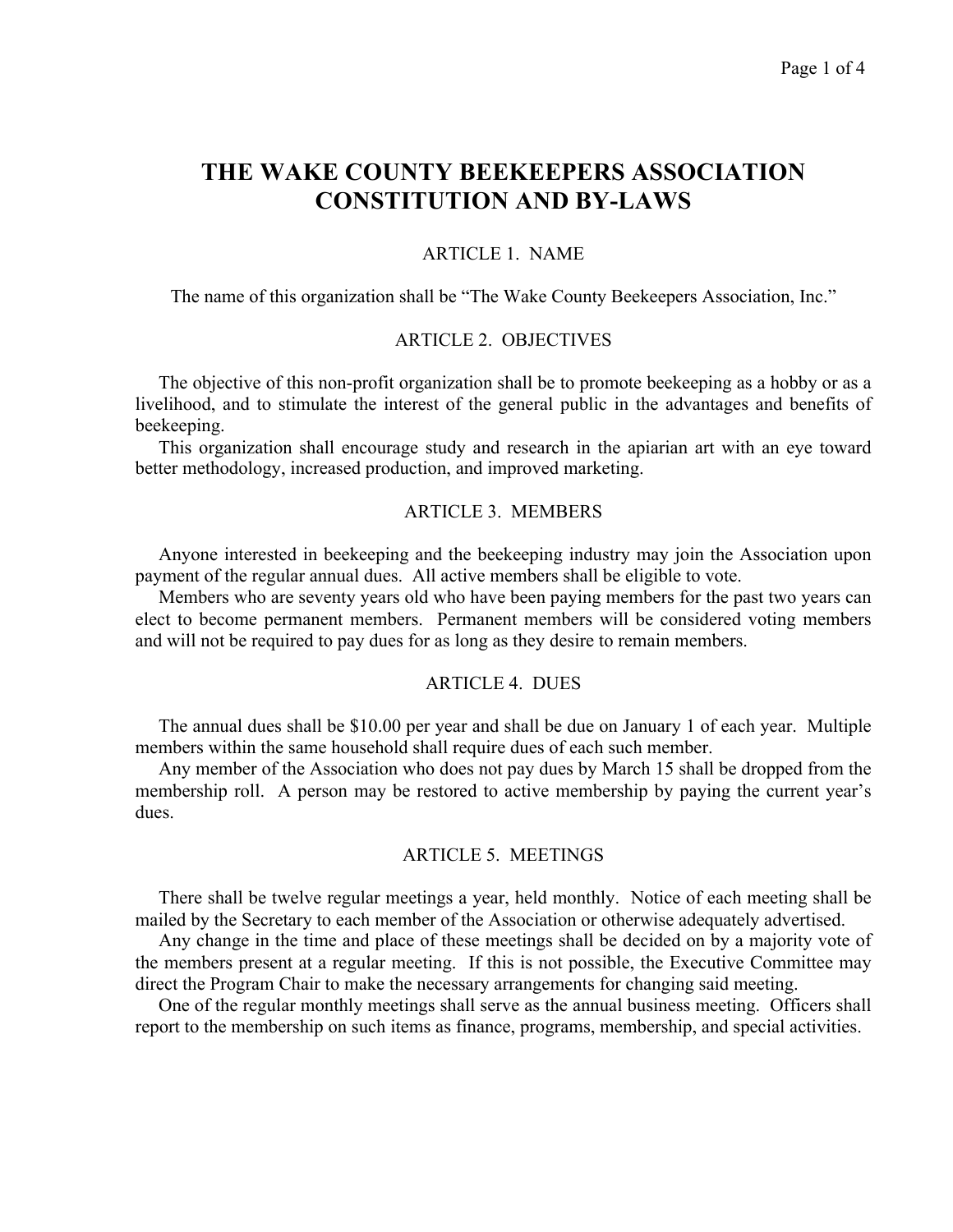## ARTICLE 6. OFFICERS

 The Officers of the Association shall be: President, Vice-President, Secretary, Treasurer, Sergeant-at-Arms, Program Chair, and three Directors. (For ease in reading, masculine pronouns have been used in reference to Officers. However, no prejudice is intended. He/She, Him/Her, His/Hers are to be used as applicable.)

 The Association shall elect the first year, by a majority vote, three Directors – one to serve one year, one to serve two years, and one to serve three years. At each succeeding election of officers, one Director shall be elected by a majority vote to serve for three years.

 Officers shall be elected by a majority vote of the members present at the October regular meeting and hold office from January through December of the next year or longer until their successors are elected. In the case of a vacancy, the President may appoint a member to serve during the remainder of the term. No person shall be elected for any office without his/her consent.

## ARTICLE 7. DUTIES OF OFFICERS

 The PRESIDENT shall preside at all meetings of the Association using regular parliamentary procedures and Roberts' Rules of Order. He/She shall appoint special committees as he/she deems necessary, fill vacancies in any office, and perform such other duties as the Association may direct.

 He/She will be authorized to make deposits and to disperse all monies should the Treasurer be unable to perform his/her duties.

 The VICE-PRESIDENT shall perform the duties of the President in his/her absence or at his/her request. If the Vice-President is unable to perform this duty in the absence of the President, he/she may appoint any member to act in his/her stead.

 The SECRETARY shall keep an accurate record of the minutes and transactions of the Association.

 He/She shall notify the members and general public of each regular monthly meeting by written notice and/or appropriate news media releases. He/She shall also see that any other news item or information beneficial and advantageous to the members of the Association and the general public gets distributed.

 He/She shall conduct such correspondence and transact such other business as the Association may deem necessary; including assisting in the collection of dues, issuing membership cards, and assisting with membership renewal notification.

 At the end of his/her term in office he/she shall deliver to his/her successor all papers and other property of the Association that may be in his/her possession.

 The TREASURER shall be custodian of all monies received by the Association and keep full and accurate records showing the receipts and disbursements of all monies.

 He/She shall collect the annual dues from the members, see that all members are notified when it is time to renew their membership, and transact such other business as the Association may direct.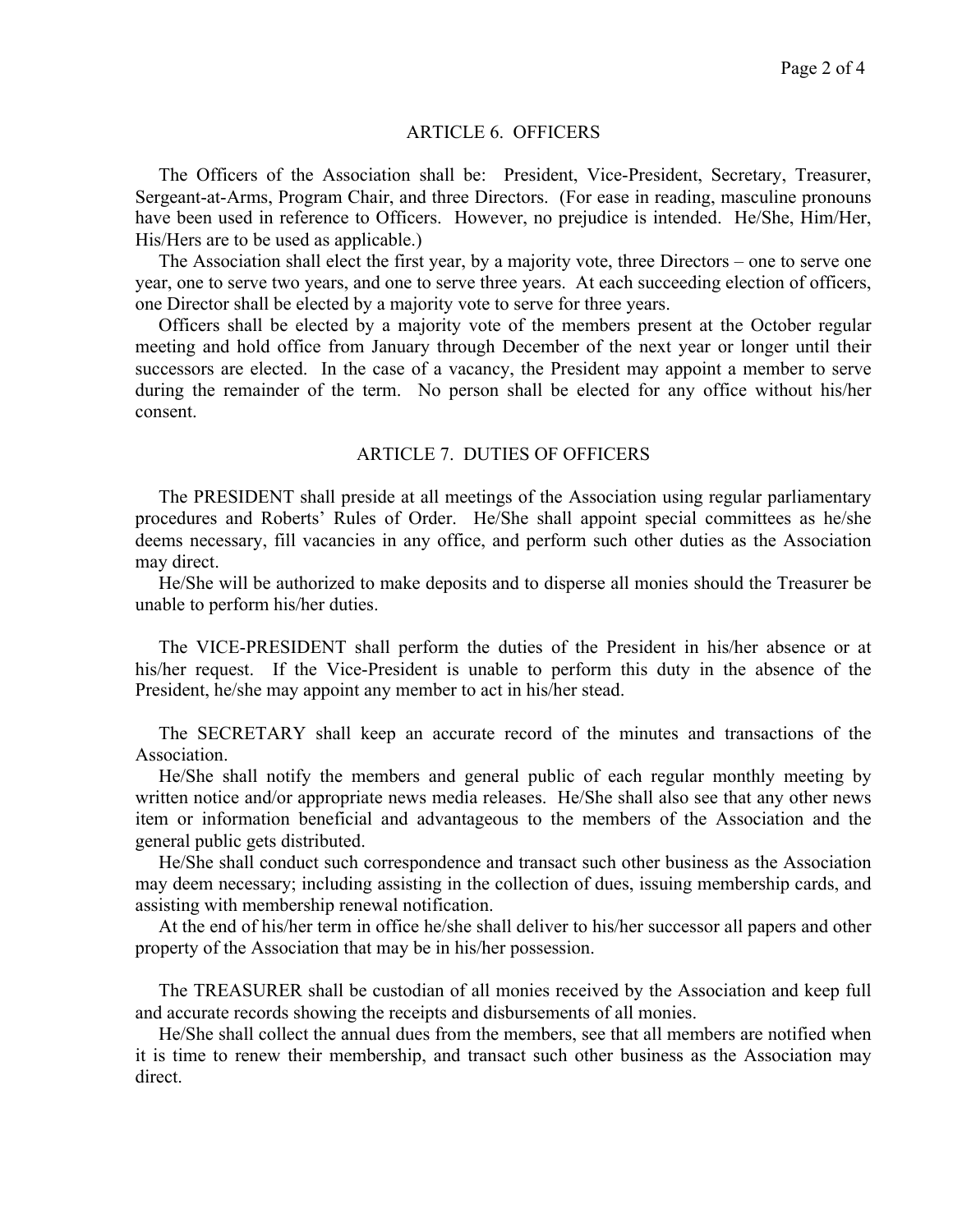He/She shall close his/her books each year as of December 31, file the necessary information returns to the Internal Revenue Service, and present his/her records and books for examination and auditing at any time during the year when requested by the Directors. At the annual business meeting, he/she shall make a complete report on the Association's membership and financial standing.

 He/She shall see that the President is authorized to make deposits and disburse all monies in the event that he/she, the Treasurer, is unable to perform his/her duties.

 At the end of his/her term in office he/she shall deliver to his/her successor all financial records, monies, and other property of the Association that may be in his/her possession.

The SERGEANT-AT-ARMS shall keep order, ensure that the meeting place is set up and audio/ visual systems are properly working, facilitate the distribution of microphones to the audience, pass out appropriate materials, conduct raffles, and other tasks that enhance the smooth operation of Association meetings.

 The PROGRAM CHAIR shall make the necessary arrangements for programs and secure speakers for same. When directed by the Association, he/she will secure a meeting place and make necessary arrangements for the regular meetings.

 The DIRECTORS shall examine and audit the books of the Treasurer before the annual business meeting. They shall report their findings and make recommendations to the members attending that meeting.

 Should a Director be unable to attend or perform his/her duty, he/she may appoint another member of the Association to act in his/her stead; otherwise the President may appoint someone to serve in his/her absence.

## ARTICLE 8. COMMITTEES

 The EXECUTIVE COMMITTEE shall consist of all the elected officers of the Association (President, Vice-President, Secretary, Treasurer, Sergeant-at-Arms, Program Chair and the three Directors) and the immediate past President, who shall be an ex-officio member. The Executive Committee shall have authority to transact business on behalf of the Association when it is not in session.

 The AUDITING COMMITTEE shall consist of the three elected Directors, whose duty will be to examine and audit the books of the Treasurer and to make recommendations on their findings at the annual business meeting.

 The NOMINATING COMMITTEE shall consist of three members, appointed at the July meeting by the President, whose duty will be to nominate and present a slate of officers at the September regular meeting for election at the October regular meeting. Other names may be submitted from the membership at large at the time of the election of officers.

 SPECIAL COMMITTEES, shall consist of three members, shall be appointed by the President and shall serve as directed by the President.